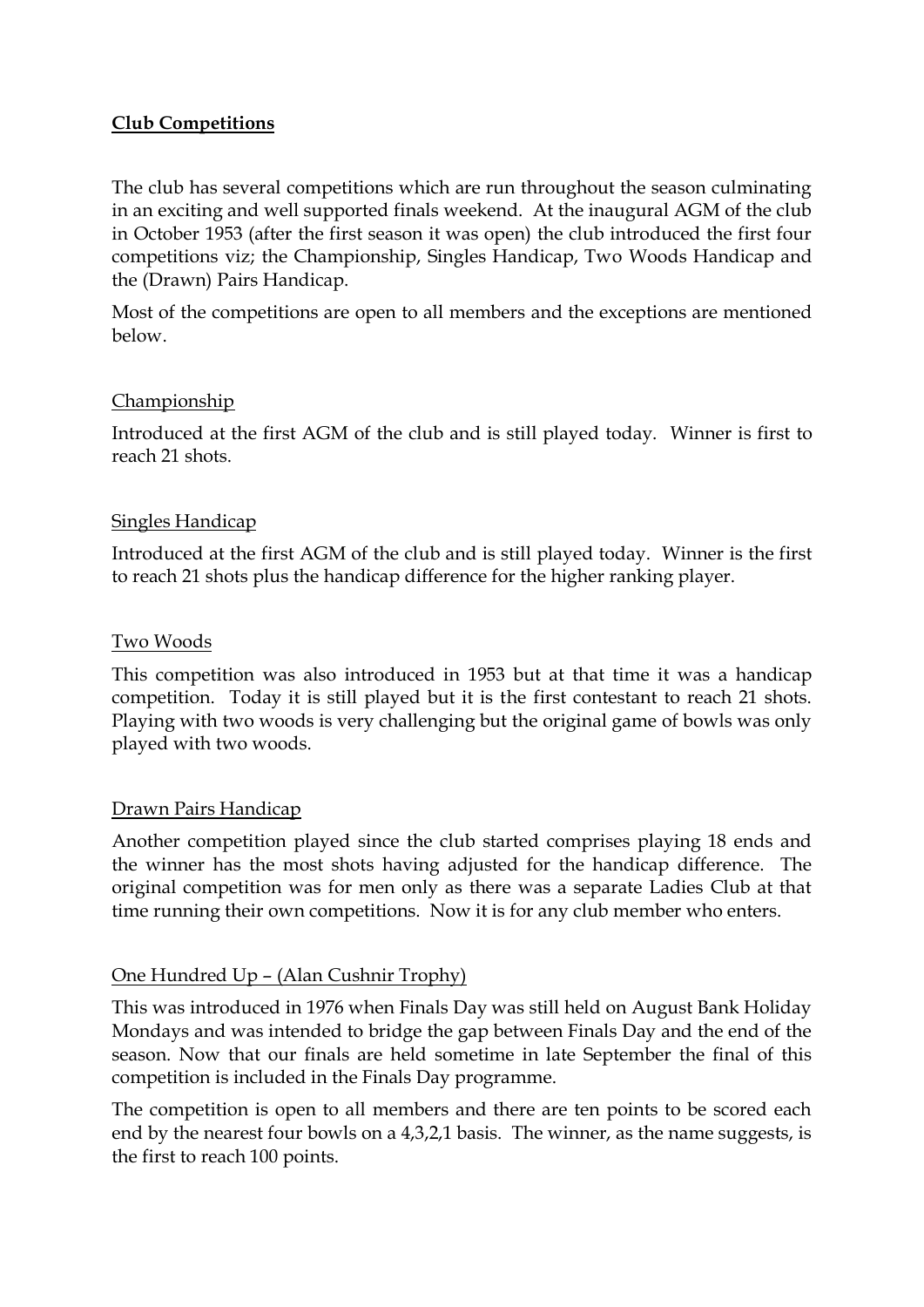### Harrison Sets Classic

The Harrison Sets Classic was introduced in 1957 when Bill Harrison donated a trophy to be played for annually as a two leg, home and away event between two Clubs; Woodcock Park and Kenton, both with which he was associated.

In the early years of the event the Woodcock Park team was always selected by invitation and it was regarded as something of an accolade to be chosen to play. In those days no other play was permitted on the unoccupied rinks whilst the Harrison game was in progress.

This competition is no longer in existence, not least because Kenton BC closed down.

We do, however, still maintain a Harrison Sets Classic competition within the club. It is a best of three sets of seven ends each with nine ends played in the final.

## Timpson

This was introduced to create an opportunity for new or lower handicap players to get involved in a competition and to take part in a final. It is only open to members with a handicap of seven or lower. The winner is the first to reach 21 shots.

#### Seniors

Introduced in 1982 as the Hunt Cup (now known as the Seniors Cup) was originally open to all members aged 60 and over and was a 21 shot, handicap competition to be played in the mornings only. Today the Seniors competition is open to all members aged 75 and over on 1<sup>st</sup> May of each season and is the first to reach 21 shots.

#### McLennan

Introduced as a competition for all entrants to the Championship who subsequently get knocked out in the first round. Winner is the first to reach 21 shots.

#### Mixed Pairs - Jacobs Rose Bowl

This competition was introduced in 1973 following the donation of the Rose Bowl by two of our members; David and Brenda Jacobs. Originally, when the Ladies Club was a separate organisation, this competition, which is open to all members, was governed by a mixed sub-committee comprising three Ladies and three Men and tended to start around the mid-season point in order to provide an ongoing interest beyond Finals Day which in those days was held on August Bank Holiday Monday. This used to be a handicap competition played under the aegis of the Men's and Ladies Competition Secretaries. Today it is played over 18 ends and of course we are a mixed club and no longer have a separate Ladies club.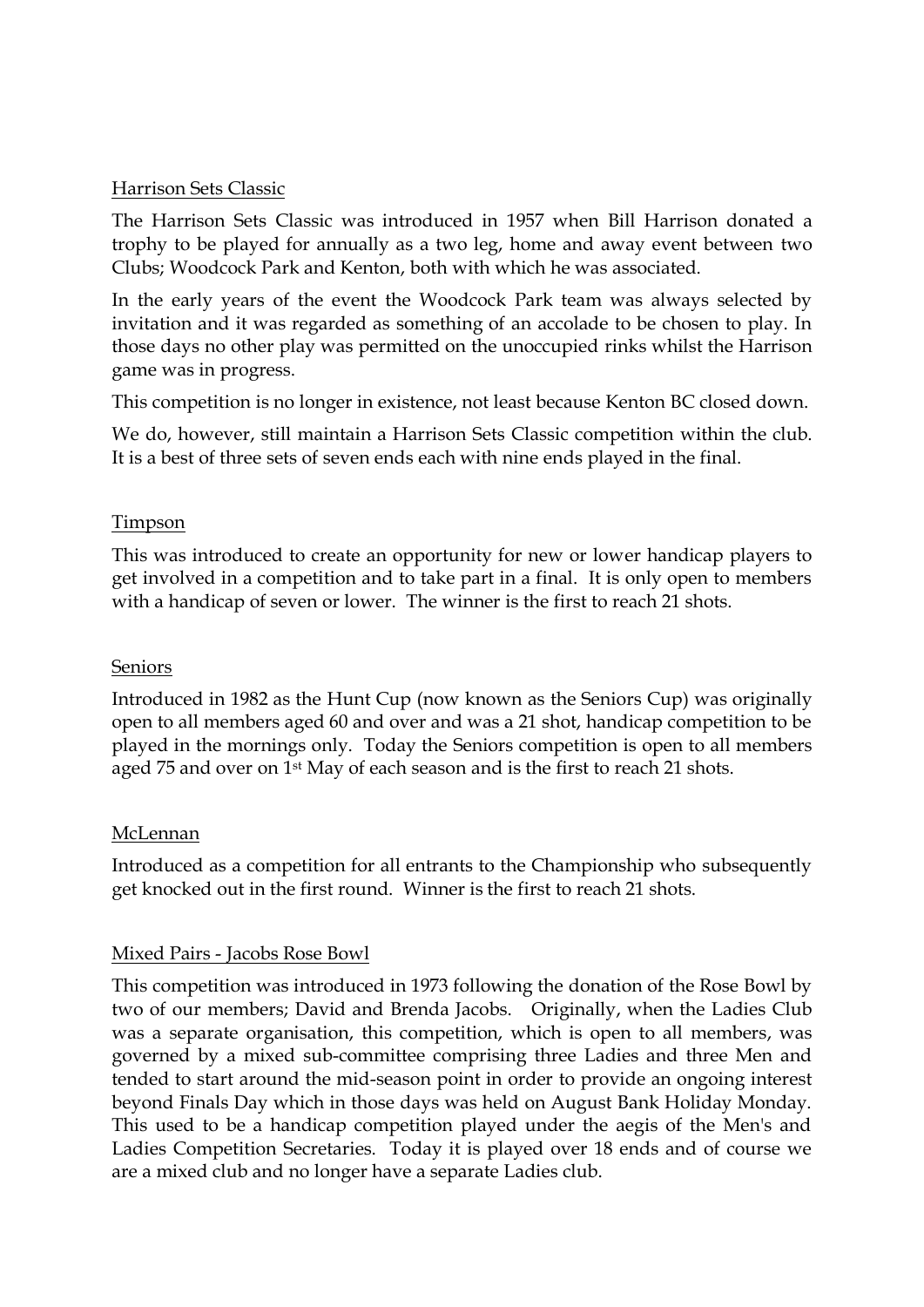#### Ladies 75 up

This competition follows the same scoring system as the 100 Up described above but is for ladies only and the winner is first to reach 75 shots.

### Newcomers

As the name suggests this is a competition for all new members of the club who have been coached at the club. They are entered automatically for a maximum of three years or until they win any club competition if earlier not including the Ladies 75 Up. The winner is the first to reach 21 shots.

## Willie Osborne Cup

This is essentially an aggregate competition which used to be open to Veterans only but today is open to all members. It is played in Line-up format on Monday mornings throughout the season. In its present form it was introduced around 1968 when the Cup was donated by Willie Osborne. Currently the competition is scored on a points basis from a member's ten best games during the season.

# Drawn Triples

This is a one day competition and is normally played on the first Sunday in September. It is a triples competition selected by a draw allowing low, medium and high handicap players to be allocated across all the teams to make the teams as even as possible. Each team play all other teams in a knockout to end up with the two top scoring teams playing in a final.

#### Australian Pairs

This is another one day knockout competition only introduced in 2016.

#### Sporan Flask

A more recent addition to our inventory of Cups and Trophies, it was presented in 1987 by Jimmy Mason to be awarded annually to the member with the best aggregate performance in Club matches. The award was computed on a points and if necessary a shots difference basis covering a member's best twelve match results during the season.

While this was an aggregate rather than a knock out competition it was introduced as an additional incentive for all members to play in Club matches. It is no longer a competition and the flask is awarded each year to a member who has gone above and beyond the responsibilities of membership to help the club and its members.